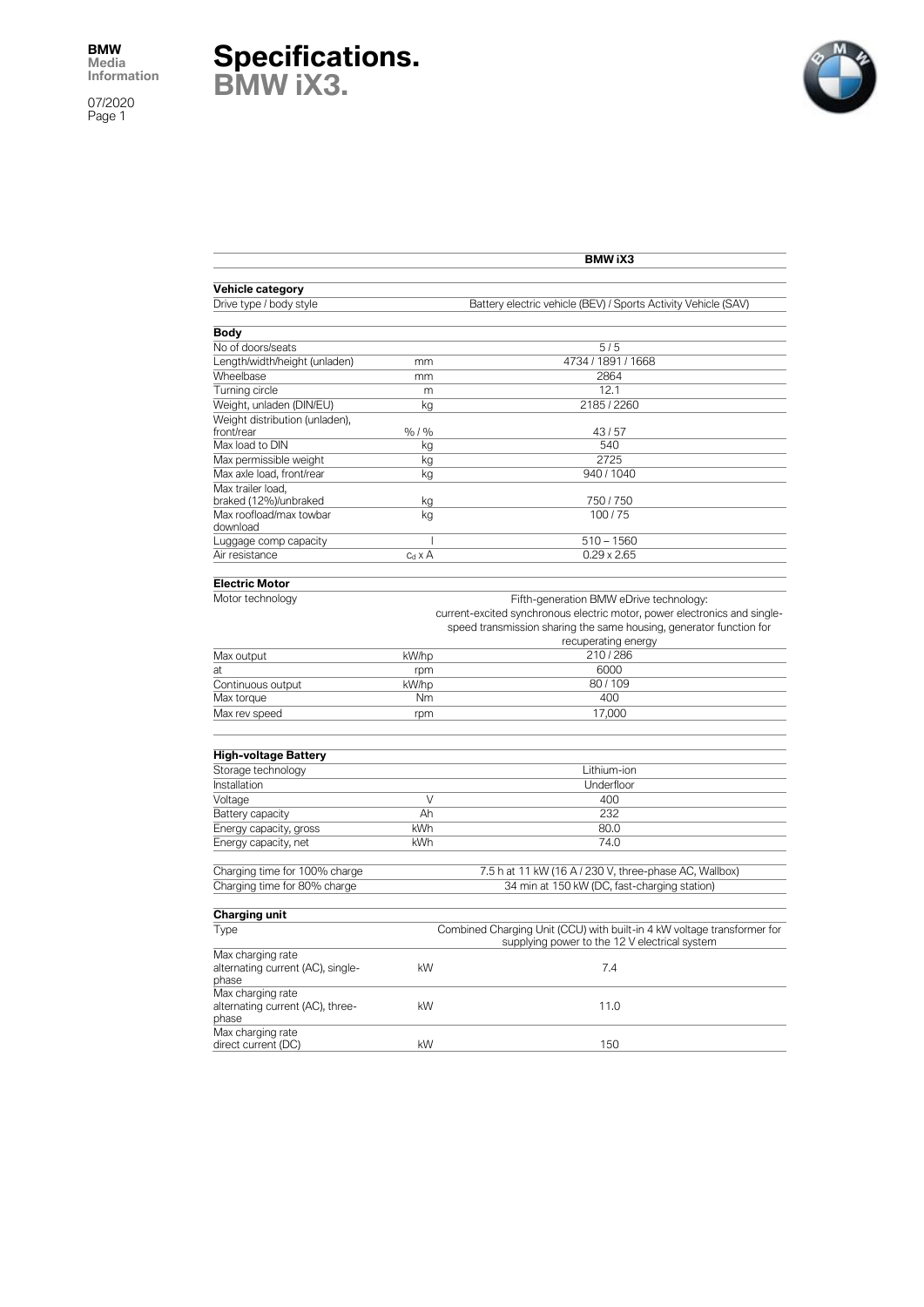07/2020 Page 2

|                                                                |                                    |                                                                                                                        | <b>BMW iX3</b>                                                                                                                                                |  |
|----------------------------------------------------------------|------------------------------------|------------------------------------------------------------------------------------------------------------------------|---------------------------------------------------------------------------------------------------------------------------------------------------------------|--|
|                                                                |                                    |                                                                                                                        |                                                                                                                                                               |  |
|                                                                | <b>Driving Dynamics and Safety</b> |                                                                                                                        |                                                                                                                                                               |  |
| Suspension, front                                              |                                    |                                                                                                                        | Double-joint spring strut axle in aluminium construction                                                                                                      |  |
| Suspension, rear                                               |                                    | Five-link axle in lightweight steel construction                                                                       |                                                                                                                                                               |  |
| Brakes, front                                                  |                                    | Vented disc brakes, with single-piston floating callipers<br>Vented disc brakes, with single-piston floating callipers |                                                                                                                                                               |  |
| Brakes, rear<br>Driving stability systems                      |                                    |                                                                                                                        |                                                                                                                                                               |  |
|                                                                |                                    |                                                                                                                        | Standard: DSC incl. ABS, ASC and DTC (Dynamic Traction Control), ARB (near-<br>actuator wheel slip limitation) technology, CBC (Cornering Brake Control), DBC |  |
|                                                                |                                    |                                                                                                                        | (Dynamic Brake Control), Dry Braking function, fading compensation, Start-Off                                                                                 |  |
|                                                                |                                    |                                                                                                                        | Assistant, HDC (Hill Descent Control), trailer stability control, Performance                                                                                 |  |
|                                                                |                                    |                                                                                                                        | Control, adaptive suspension                                                                                                                                  |  |
| Safety equipment                                               |                                    |                                                                                                                        | Standard: airbags for driver and front passenger, side airbags for driver and front                                                                           |  |
|                                                                |                                    |                                                                                                                        | passenger, head airbags for front and rear seats, three-point inertia-reel seatbelts                                                                          |  |
|                                                                |                                    |                                                                                                                        | on all seats with belt stopper, belt tensioner and belt force limiter in the front,                                                                           |  |
|                                                                |                                    |                                                                                                                        | crash sensors, tyre pressure indicator                                                                                                                        |  |
| Steering                                                       |                                    |                                                                                                                        | Electric Power Steering (EPS)<br>with Servotronic function                                                                                                    |  |
| Steering ratio, overall                                        |                                    | :1                                                                                                                     | 16.8                                                                                                                                                          |  |
| Tyres, front/rear                                              |                                    |                                                                                                                        | 245/50 R19 105W XL                                                                                                                                            |  |
| Rims, front/rear                                               |                                    |                                                                                                                        | 7.5J x 19 aluminium                                                                                                                                           |  |
|                                                                |                                    |                                                                                                                        |                                                                                                                                                               |  |
| <b>Transmission</b>                                            |                                    |                                                                                                                        |                                                                                                                                                               |  |
| Type of transmission                                           |                                    |                                                                                                                        | Automatic transmission, single-speed with fixed ratio                                                                                                         |  |
| Ratio                                                          |                                    | :1                                                                                                                     | 11.115                                                                                                                                                        |  |
| Final drive                                                    |                                    | :1                                                                                                                     | 1.0                                                                                                                                                           |  |
|                                                                |                                    |                                                                                                                        |                                                                                                                                                               |  |
| Performance                                                    |                                    |                                                                                                                        |                                                                                                                                                               |  |
| Power-to-weight ratio (DIN,<br>based on max output)            |                                    | kg/kW                                                                                                                  | 10.4                                                                                                                                                          |  |
| Acceleration                                                   | 0-100 km/h                         | S                                                                                                                      | 6.8                                                                                                                                                           |  |
| Acceleration                                                   | 0-60 km/h                          | $\mathsf S$                                                                                                            | 3.7                                                                                                                                                           |  |
| Acceleration                                                   | 80-120 km/h                        | S                                                                                                                      | 2.5                                                                                                                                                           |  |
| Top speed                                                      |                                    | km/h                                                                                                                   | 180 (electronically limited)                                                                                                                                  |  |
|                                                                |                                    |                                                                                                                        |                                                                                                                                                               |  |
| <b>Off-road characteristics</b><br>Angle of approach/departure |                                    | $\circ$                                                                                                                | 23.1/20.9                                                                                                                                                     |  |
| Breakover angle                                                |                                    | $\circ$                                                                                                                | 14.8                                                                                                                                                          |  |
| Ground clearance when                                          |                                    | mm                                                                                                                     | 179                                                                                                                                                           |  |
| unladen                                                        |                                    |                                                                                                                        |                                                                                                                                                               |  |
| Fording depth (at 7 km/h)                                      |                                    | mm                                                                                                                     | 500                                                                                                                                                           |  |
|                                                                |                                    |                                                                                                                        |                                                                                                                                                               |  |
| range in WLTP test cycle                                       | Electric power consumption /       |                                                                                                                        |                                                                                                                                                               |  |
| Electric power consumption                                     |                                    | kWh/100 km                                                                                                             | $19.5 - 18.5$                                                                                                                                                 |  |
| combined                                                       |                                    |                                                                                                                        |                                                                                                                                                               |  |
| Range                                                          |                                    | km                                                                                                                     | up to 460                                                                                                                                                     |  |
|                                                                |                                    |                                                                                                                        |                                                                                                                                                               |  |
|                                                                | Electric power consumption /       |                                                                                                                        |                                                                                                                                                               |  |
| range in NEDC test cycle<br>Electric power consumption         |                                    | kWh/100 km                                                                                                             | $17.8 - 17.5$                                                                                                                                                 |  |
| combined                                                       |                                    |                                                                                                                        |                                                                                                                                                               |  |
| Range                                                          |                                    | km                                                                                                                     | up to 520                                                                                                                                                     |  |
|                                                                |                                    |                                                                                                                        |                                                                                                                                                               |  |
| <b>Environmental</b><br>characteristics                        |                                    |                                                                                                                        |                                                                                                                                                               |  |
| Emissions rating                                               |                                    |                                                                                                                        | Electric vehicle                                                                                                                                              |  |
| C02 Life Cvcle Assessment                                      |                                    |                                                                                                                        | 60%                                                                                                                                                           |  |
| when charging with green                                       |                                    |                                                                                                                        |                                                                                                                                                               |  |
| electricity for the use phase,                                 |                                    |                                                                                                                        |                                                                                                                                                               |  |
| compared to BMW X3 20d                                         |                                    |                                                                                                                        |                                                                                                                                                               |  |
| CO2 Life Cycle Assessment<br>when charging with EU28           |                                    |                                                                                                                        | 30%                                                                                                                                                           |  |
|                                                                | electricity mix for the use phase, |                                                                                                                        |                                                                                                                                                               |  |
| compared to BMW X3 20d                                         |                                    |                                                                                                                        |                                                                                                                                                               |  |
|                                                                |                                    |                                                                                                                        |                                                                                                                                                               |  |

All figures are preliminary.